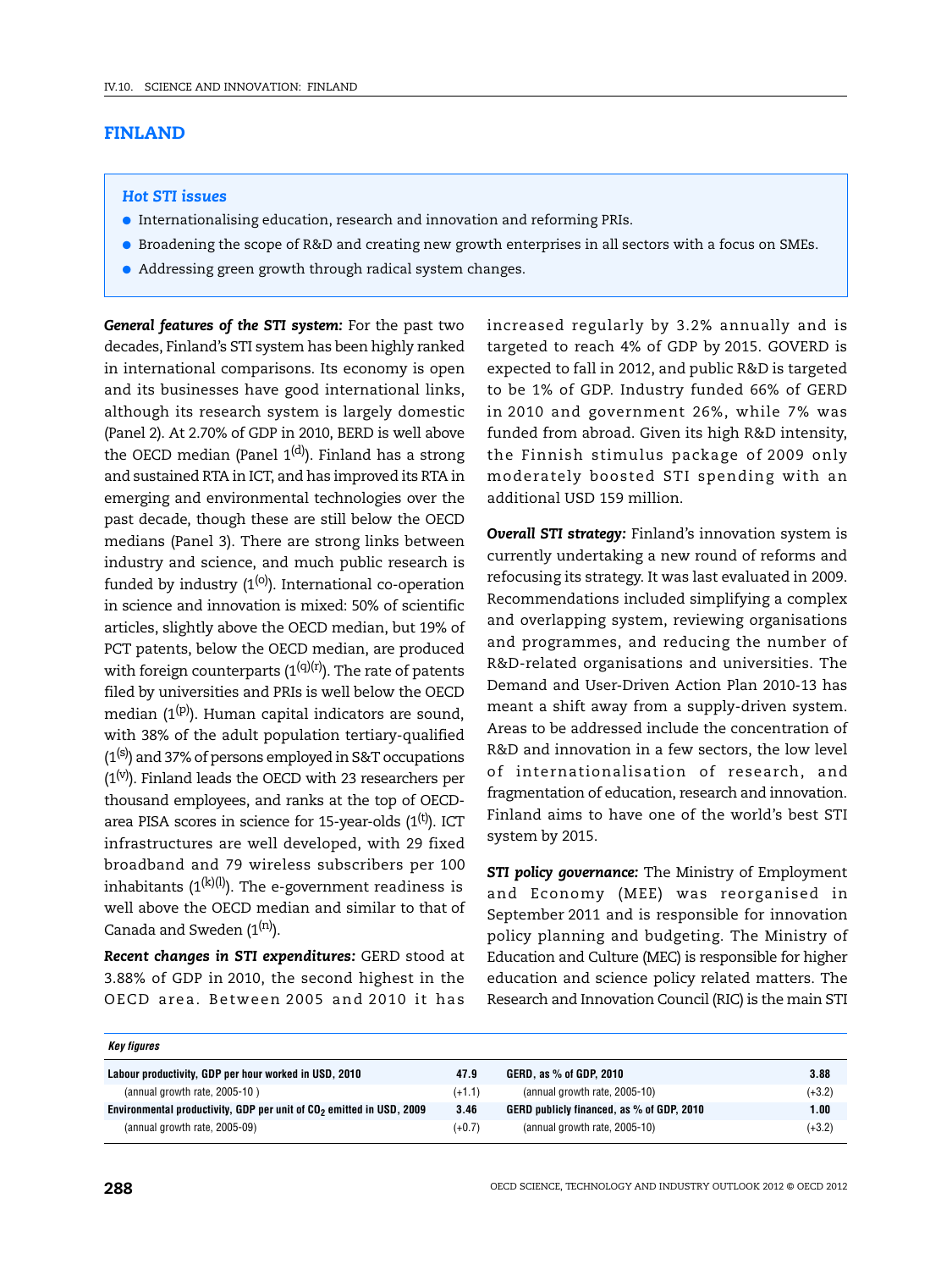

## Figure 10.14. **Science and innovation in Finland**

**Panel 1. Comparative performance of national science and innovation systems, 2011**

*Note:* Normalised index of performance relative to the median values in the OECD area (Index median = 100).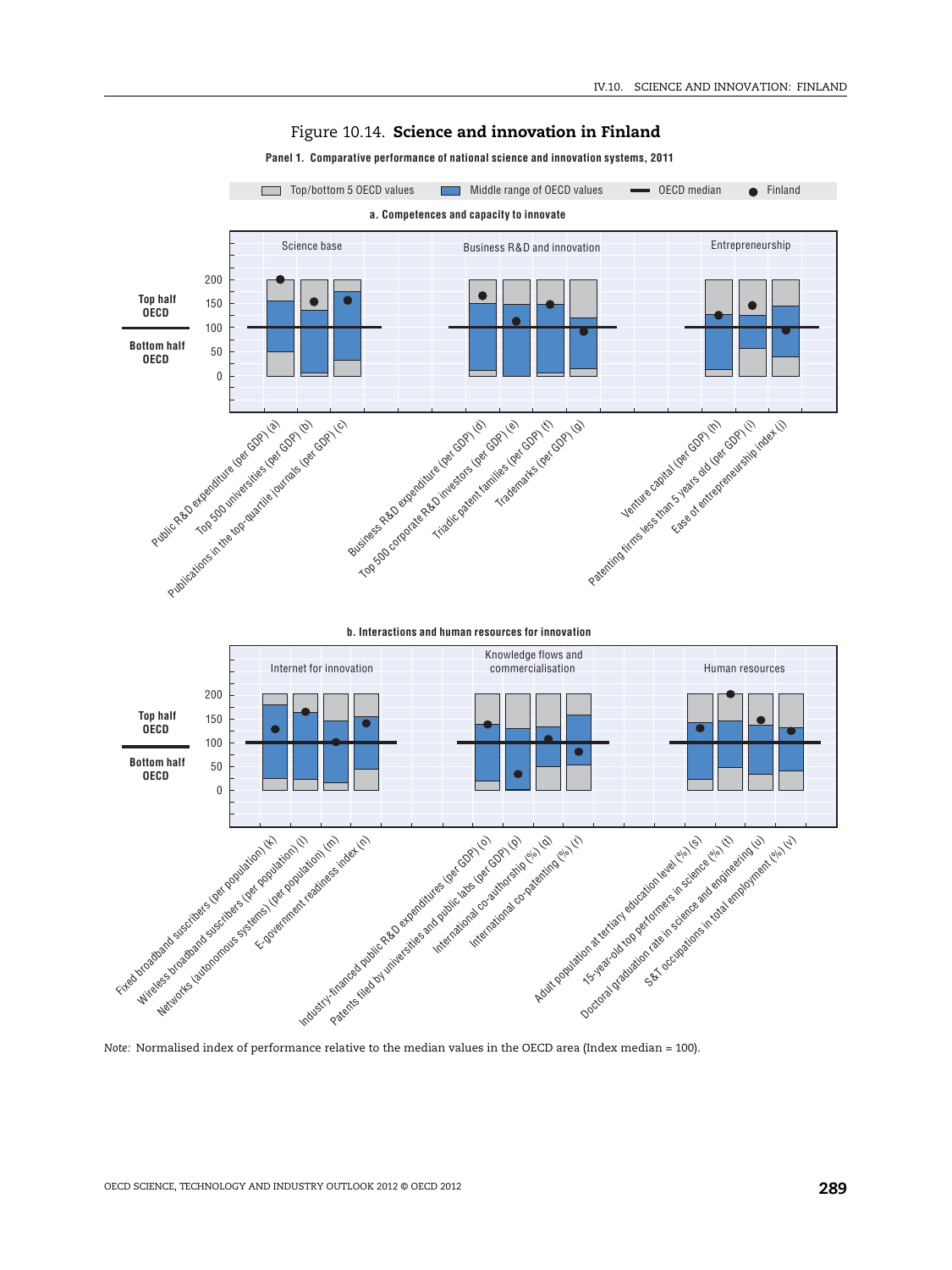advisory body. MEE, MEC and RIC together will draft a new Science and Innovation Policy Action Plan by early 2013. The plan will be a part of the Government's mid-term review. The Government Programme 2011-15 has outlined guidelines to improve innovation in the current economic climate. The single most important policy document is the Research and Innovation Policy Guidelines 2011-15. A new Government Working Group for the Co-ordination of Research, Foresight and Assessment started work in 2011. Several evaluations of programmes and projects are in progress and will report in 2012-13. RIC work to reform PRIs also started in 2011.

*Science base***:** Finland has a strong science base, high public-sector expenditure on R&D, highly ranked universities and a relatively high rate of scientific publications relative to GDP  $(1^{(a)(b)(c)})$ .

*Business R&D and innovation:* The Finnish Funding Agency for Technology and Innovation (Tekes) has been shifting funding emphasis away from industrial and technological R&D-driven projects towards services firms, non-technical innovation and SMEs. A new R&D tax incentive scheme has been decided to be introduced probably in 2013 and is directed at companies and private venture capital. Tekes' new guiding principle for overall R&D funding is that the private sector should represent no less than twothirds of GERD.

*Entrepreneurship:* Finland has a growing entrepreneurship culture, a robust venture capital industry  $(1^{(h)})$ , and a very high relative number of young patenting firms  $(1^{(i)})$ . The policy shift towards SMEs should improve the ease of entrepreneurship index  $(1^{(j)})$ . Enterprise Finland is an online advisory service for SMEs. The Vigo Accelerator programme has raised capital of some USD 80 million for promising start-up firms in clean technology, ICT, mobile and life sciences.

*Public-sector innovation:* To optimise public services the Innovative Forerunner Cities Initiative targeted a group of ten innovative cities. Managing Innovations is a joint ministerial effort to increase policy coordination. In 2011, it was decided in principle to make public-sector data, archives and information available at no charge.

*ICT and scientific infrastructures:* ICT enjoys high priority. The National Digital Library, the IT Centre of Science, the Finnish Social Science Data Archive and Apps4Finland are digital information management programmes. Tekes supports a range of technologytargeted programmes, such as Value-added Mobile Solutions (VAMOS), a wireless technology project, and ubicom technology.

*Globalisation:* To address the moderate level of international research collaboration, Finland adopted the Strategy for the Internationalisation of Education, Research and Innovation (2010-15) prepared by the RIC. The Strategic Centres for Science, Technology and Innovation (SHOKs) and the Centre of Expertise Programme (OSKE) support cluster development. Finnvera, the state-owned finance company, offers loans and guarantees to exporting firms, while Groove (2010-14), with Tekes funding of USD 173 million, helps SMEs expand globally. International enterprises with R&D activities in Finland are eligible for Tekes funding..

*Human resources:* Educational reforms have been implemented recently to ensure a well-functioning educational system and competitive labour market. The *Universities Act* changed the status of universities, increased their autonomy and merged a number of universities and HEIs into the University of Eastern Finland, the University of Turku and Aalto University. The Distinguished Professor Programme (FiDiPro) is a joint programme of Tekes and the Academy of Finland to attract leading international researchers. The LUMA Centre promotes science and mathematics studies. As part of its Europe 2020 Strategy, Finland seeks to increase tertiary attainment to 42%. Universities compile doctoral programmes in graduate schools focusing on research career's development.

*Emerging technology fields:* Tekes supports innovation in a number of emerging technology fields: services sector, pharmaceuticals, boating, tourism, food and water, biotechnology, ICT and digital, and safety and security. Tekes also funds infrastructure to support the use of electric vehicles.

*Green innovation:* R&D investments in energy technology have been increasing since the mid-2000s and rose by USD 324 million in 2010. A government strategic programme was launched in 2012 to promote growth, business activity, innovation and internationalisation of the environment business